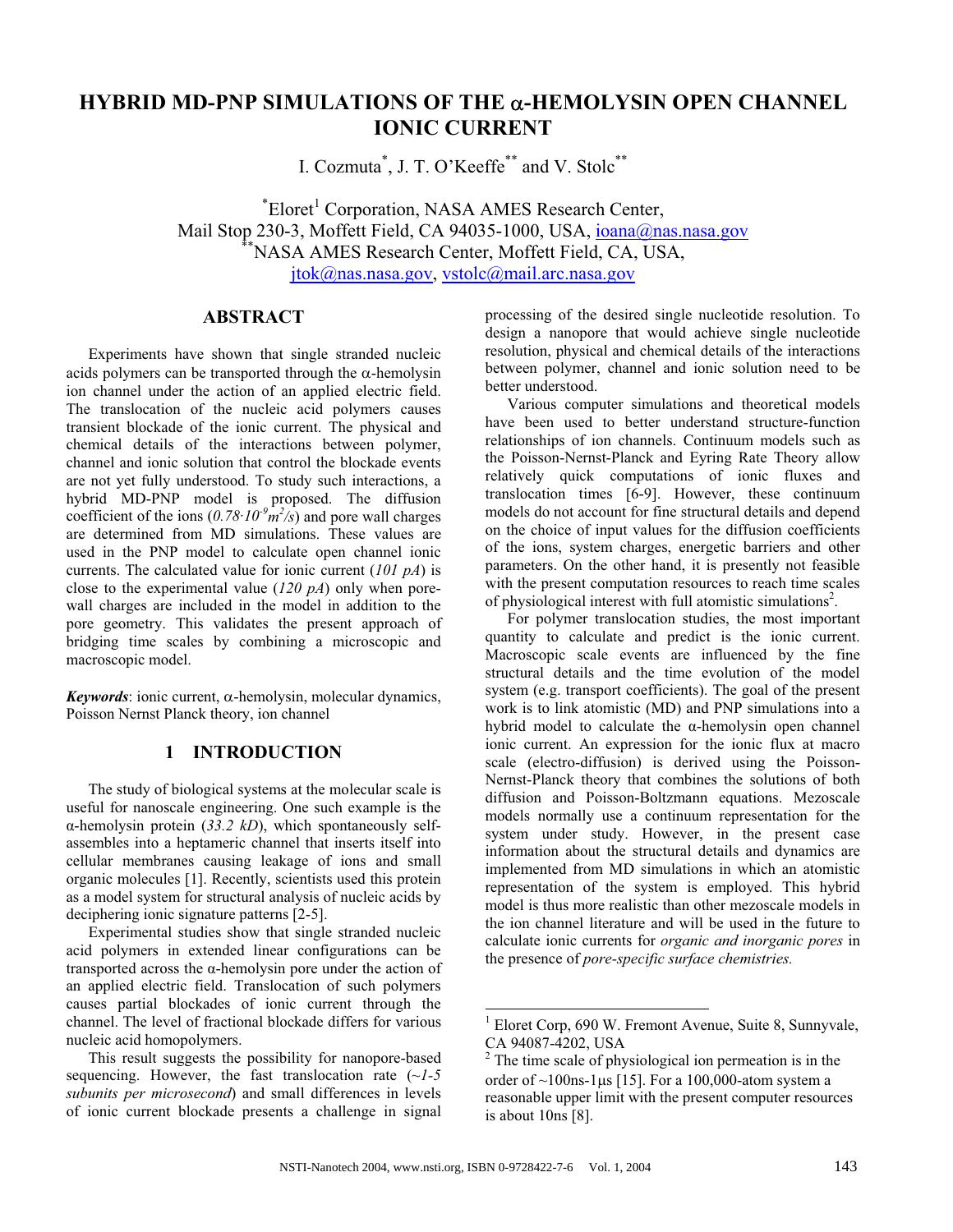

Figure 1: Schematic representation of  $\alpha$ hemolysin channel. In the PNP model a 2D grid (represented as concentric rings) corresponding to a cylindrical polar coordinate system is applied over the pore stem (dark area).

#### **2 MODEL AND RESULTS**

The X-ray diffraction structure of the  $\alpha$ -hemolysin channel is used as model in the present calculations (a schematic representation is given in Fig. 1). The structure is available from the Protein Data Bank with a resolution of *1.9 Å*, determined at a temperature of *287 K* and *pH=6* [1]. The protein is a transmembrane homo-heptamer and contains 2051 residues (16,389 heavy atoms).

After replacing missing atoms in the PDB file, the structure was protonated in Amber7 [13] at neutral pH (total number of atoms 32,305) to reproduce the conditions in the polymer translocation experiments  $[2-4]$ . An NH<sub>3</sub><sup>+</sup> group at the amino terminus and a COO- group at the carboxy terminus patched the terminal amino acids. The model was then aligned with the pore axis along the *z* direction of the coordinate system, with the origin at the center of the channel. Parameters for the potential functions and partial charges on the atoms were used from the Cornell 95 et al force field [12]. At neutral pH the total charge of  $\alpha$ -hemolysin is +7e<sup>-</sup> and it was neutralized by adding Cl<sup>-</sup> counter ions in Amber7. The energy of the structure was then minimized in Amber7 for 250 steps using the steepest descent method followed by 1250 steps of conjugated gradient method. First the hydrogen atoms were minimized, then the side chains, then all the atoms except the  $\alpha$ -carbons and finally all the atoms. The RMSD value calculated for all the atoms was *0.8 Å*. Thus, no significant deviation during minimization was observed.

#### **2.1 Molecular dynamics simulations**

For MD simulations, the channel was inserted into a periodic unit cell (*95Åx95Åx125Å*) with electrolyte solution



**ELECTRIC FIELD** 

Figure 2: Snapshot from an MD simulation of the  $\alpha$ hemolysin system in a 1M KCl solution and an external applied electric field. The  $K^+$  (light colored spheres) and Cl- ions (dark colored spheres) inside and within *5 Å* of the pore are shown using the van der Waals representation. The solvent (SPC/E water) is not displayed. This figure was generated using the  $VMD<sup>3</sup>$  software [14].

(*1M KCl*) and an electric field of *0.029 kcal/mol/Å/e-* (equivalent to the experimental value of *125 mV* over the *100 Å* long pore) is uniformly applied along the *z* axis (see Fig. 2). MD simulations were conducted using the  $NAMD<sup>1</sup>$ software [11] on NASA-AMES Research Center SGI supercomputers.

The coordinate and topology files are generated in Amber7. The model channel consists of a "reduced" atomistic representation of the  $\alpha$ -hemolysin pore with polar walls, obtained by calculating the diameter of the pore corresponding to each position z along the channel axis and selecting the residues that lay within *25 Å* of the channel axis (see Fig. 3).

In all present MD simulations, a switching function was used to calculate the non-bonded interactions with a switch distance of *17.5 Å* and a cutoff of *18.5 Å*. To reduce the cost of calculating the non-bonded interactions, NAMD uses a non-bonded pair list that includes all pairs of atoms within a certain distance and may be updated periodically. The pair list distance was set in the present calculations to *20 Å* and updated every 20 MD integration steps. Also, to speed up the calculations, the RATTLE algorithm [16] was used to constrain all the bonds involving hydrogen atoms, thus allowing an increase in MD integration time to *2 fs*.

<sup>&</sup>lt;sup>1</sup> NAMD and VMD are developed by the Theoretical Biophysics Group in the Beckman Institute for Advanced Science and Technology at the University of Illinois at Urbana-Champaign.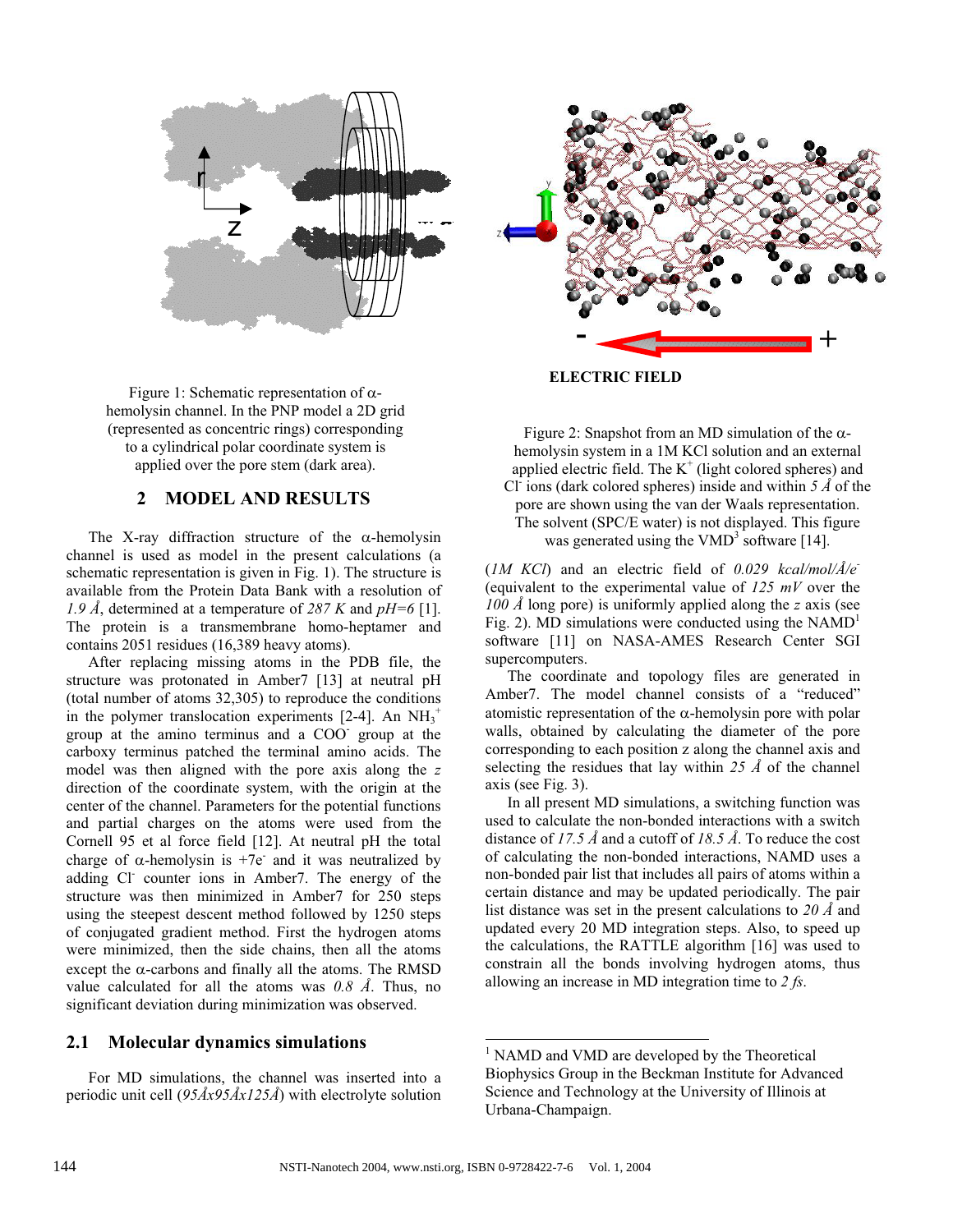



First, a periodic unit cell with ionic solution (*KCl*) was generated. The initial configuration of the  $K^+$  and Cl ions originated from the KCl crystal structure, and was solvated by adding water molecules (SPC/E model) in a proportion corresponding to a 1M concentration. The system was energy minimized over 1000 steps, heated from *50 K* up to *300 K* in steps of *50 K* every *10 ps*, and equilibrated for *200 ps* at *300 K* using the NPT ensemble with the Berendsen temperature and pressure coupling. This pre-equilibrated unit cell containing KCl solution was superposed over the "reduced" representation of the  $\alpha$ -hemolysin pore. Overlapping ions and water molecules were removed and added back randomly to the unit cell to preserve the 1M concentration. The pore was fixed and the same procedure as above is repeated. To speed up the calculations<sup>2</sup> and obtain longer MD timescales, a multiple time step algorithm (MTS) was used where the non-bonded interactions are evaluated periodically. Within the 20 steps cycle, the van der Waals and electrostatic interactions were updated at intervals of 2 and 4 steps, respectively. After *700 ps* of MTS-NPT dynamics a production run of *1ns* of MTS-NVE dynamics was performed with the external electric field turned on. The diffusion coefficients, *D*, of the ions inside the protein channel are calculated for the 1ns production run using Einstein's equation of diffusion:

$$
2Dt = \frac{1}{3} < |r_i(t) - r_i(0)|^2 >
$$
 (1)



Figure 4: Mean square displacement versus time (MD calculations) for K+ ions in: pure *1M KCl* solution (dotted line), *IM KCl* solution with  $\alpha$ -hemolysin pore (dashed line), and *KCl* solution inside the  $\alpha$ hemolysin pore (solid line).

with  $r_i(t)$  the position vector of the particle at time t. If all the ions in the unit cell are selected, a value of  $1.95 \cdot 10^{-9}$  $m^2$ /s is determined (see Fig. 4, dashed line). This value is comparable to that determined from *550 ps* of MTS-NVE dynamics for pure *1M KCl* ionic solution  $(1.85 \cdot 10^{-9} \text{ m}^2/\text{s})$ , dotted line in Fig. 4). A smaller value  $(0.78 \cdot 10^{-9} \text{ m}^2/\text{s}, \text{ solid})$ line in Fig. 4) is calculated if only the ions located inside the pore (and within *5 Å* of its boundaries) are selected and is used in the PNP calculations.

#### **2.2 Poisson Nernst Planck calculation**

In the PNP model a 2D grid (represented as concentric rings in Fig. 1) corresponding to a cylindrical polar coordinate system is applied over the pore stem (dark area). In contrast to the MD calculations where discrete ion positions are considered, the PNP approach assumes a continuum distribution of ions, where the ion concentration at a location is calculated as the time-averaged nonnormalized probability of finding an ion at that location.

Following the formalism of Hollerbach et al. [10] a 2D-Poisson equation that relates the electrostatic potential  $\phi$  to the fixed charge density  $\rho_F$  is used:

$$
\nabla \varepsilon_r \nabla \phi = -\frac{q}{\varepsilon_0} (C_p - C_n + \rho_F)
$$
 (2)

with  $\varepsilon_r$  and  $\varepsilon_o$  are the relative and vacuum permitivities.  $C_p$ and  $C_n$  are the concentrations of the positive  $(K^+)$  and negative (Cl- ) carriers, respectively, and are set initially at the bulk ion concentration (1M). In the present case, the only forces acting on the ions are the combined electrostatic forces  $\nabla \phi$  resulting from the applied voltage *V* and the surrounding fixed (protein) and mobile (continuum KCl

 $2^2$  Using 200CPU's it takes 1.2 days to reach the time scale of 1ns. The modeled system contains ~120,000 atoms.